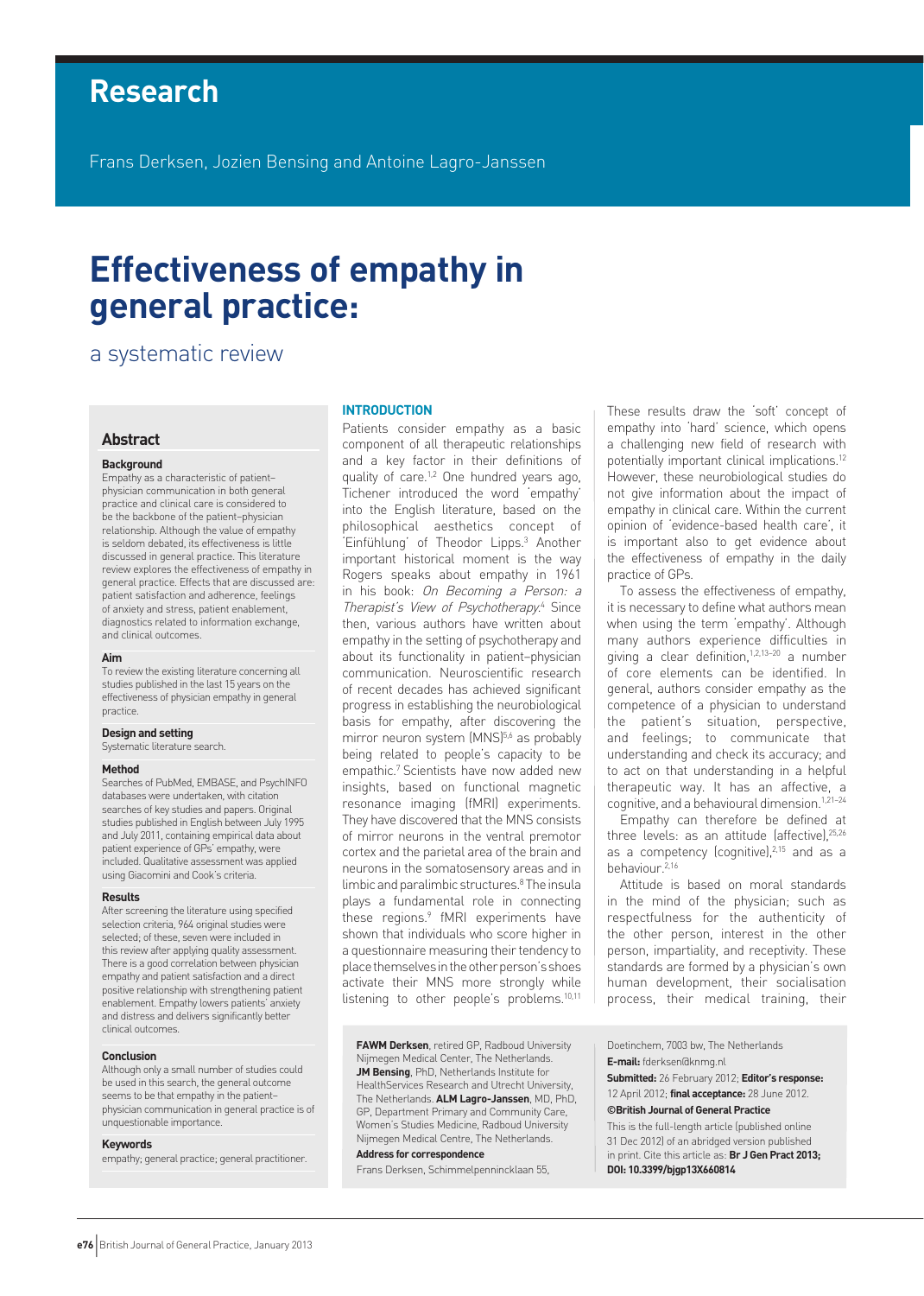## **How this fits in**

Empathy is seen, as well as by patients as by physicians, as the base of good patientphysician communication. Despite these opinions one can see a decrease of interest in good patient-physician communication. There is an increase of technological aspects of care and of a prevalence on productivity in general practice. This systematic review shows that also a "soft" skill like empathy has its effectiveness on patient satisfaction, adherence, decrease of anxiety and stress, better diagnostics and outcomes and patient enablement. Physicians should be more aware of this. In the near future it is a challenge to draw the attention of policy makers and health insures on these aspects of empathy.

personal experience with patients; by reading professional literature; and by watching movies and reading books.<sup>13,15,22,27-29</sup>

Competency can be subdivided into empathic skill, a communication skill, and the skill to build up a relationship with a patient based on mutual trust. Empathic skill is the approach by which the physician can elicit the inner world of the patient and get as much information as possible from the patient, while at the same time recognising the patient's problem.2,30,31 Communication skill is used to check, clarify, support, understand, reconstruct, and reflect on the perception of a patient's thoughts and feelings.15,23 The skill to





## **Box 1. Database search terms used**

((empathy[MeSH] OR empath\*[tiab])) AND (Physicians, Family[MeSH] OR Primary Health Care[MeSH] OR Family Practice[MeSH] OR "General Practice"[MeSH] OR "General Practitioners"[MeSH] OR Family Physician\*[tiab] OR Primary Health Care[tiab] OR Primary Healthcare[tiab] OR Primary Care[tiab] OR Family Practice\*[tiab] OR General Practice\*[tiab] OR General Practitioner\*[tiab] OR Family Medicine[tiab]) AND outcome\*[tw]

build up a trusting and long-standing patient–physician relationship encourages physicians to resonate with the patient emotionally. These long-term relationships are important for telling and listening to the stories of illness.32,33

Behaviour has a cognitive and an affective part. The cognitive part includes verbal and/ or non-verbal skills.14,15,22,25,26 The affective part includes recognition of the emotional state or situation of the patient, being moved, and recognising a feeling of identification with someone who suffers with anger, grief, and disappointment. After this recognition, the physician, in their behaviour, reflects on and communicates their understanding to the patient (Figure 1).<sup>20,23</sup>

Both patients and physicians mention empathy as the basis for a humane patientcentred method in general practice, and as an important component of professionalism.1,17,34 A large number of patients, nearly 80%, would recommend an empathic physician to other individuals.<sup>35</sup>

Despite these opinions, one can see a decrease of interest in good patient– physician communication. Reynolds et al report a low level of empathy in professional relationships.<sup>34</sup> In their view, this is widespread in modern medicine and many recipients of professional help may not feel that their situation is understood by professionals. $34$  A study by Kenny et al suggests that physicians and patients have a different perspective on physicians' communication skills: the perceptions of the medical encounter have been characterised as being so different that they appear to be from 'different worlds'.36

Moreover, different authors report a rising prevalence in the last decade of technological and biomedical aspects of care and of more emphasis on effectiveness and productivity in family care.17,20,37 Peabody proved to be prophetic when, in 1927, in his lecture The Care of the Patient, he expressed concern that rapidly growing scientific technology was crowding out human values in the management of patients.38 Just as Spiro asks attention for the 'unseen and unheard' patient in these developments, $20$  it is important to pay attention to the effectiveness of empathy in patient–physician communication.

The purpose of this literature review is to get a clear view on the proven effectiveness of empathy in patient–physician communication, in particular in general practice.

#### **METHOD**

A search was undertaken of PubMed,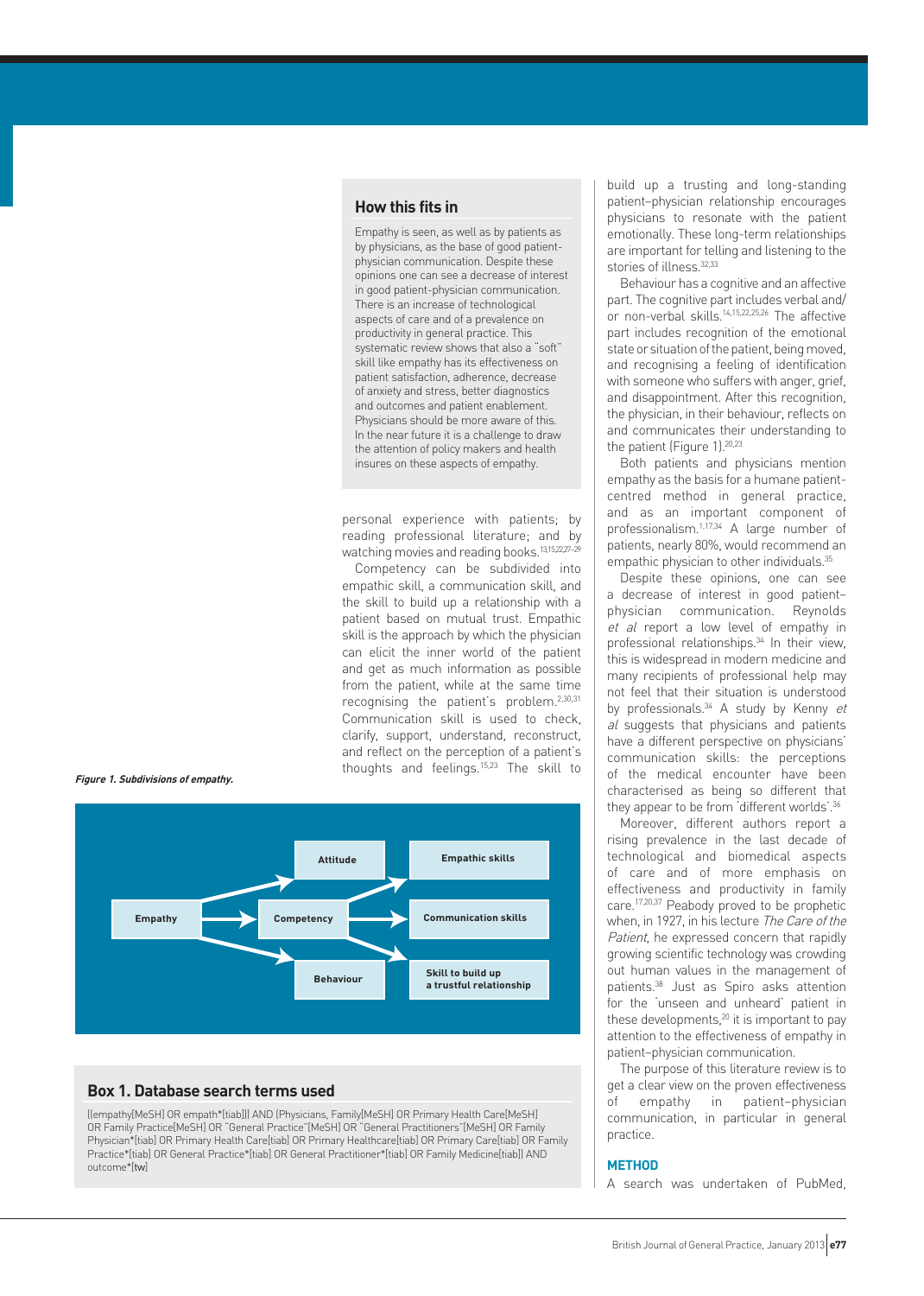## **Box 2. Giacomini and Cook's criteria39**

- 1. The participant selection is well reasoned and the inclusion is relevant to the research question; the population is representative.
- 2. The data-collection methods are appropriate for the research objectives and setting; the data collection is valid and reliable.
- 3. The data-collection process, which includes field observation, interviews, and document analysis,
- must be comprehensive enough to support rich and robust description of the observed events. 4. The data must be appropriately analysed and the findings adequately corroborated by using
- multiple sources of information.

EMBASE, and PsychINFO databases, between July 1995 and July 2011, with the support of a professional librarian, to identify studies of general practice, empathy, and effectiveness or outcome of empathy. The search terms used are shown in Box 1. The search was performed using major medical subject heading (MeSH) terms in titles and/or abstracts (Box 1). After removal of duplicate studies, titles and abstracts were assessed as to whether the articles were pertinent to this literature review and whether they dealt with general practice. Potentially relevant articles were read in full text. Further papers were sought by checking references and citation searches of included and other leading articles (snowball method). After this selection, articles were assessed as to whether or not they fitted within the inclusion criteria.

To fulfil the inclusion criteria, articles had to detail original and empirical studies, published in English. Studies had to contain patient experience, and outcome measures of empathy and measures of GPs' empathy. Exclusion criteria were:

reviews, guidelines, and theoretical or opinion articles. In the last selection, the studies were evaluated by the criteria of quality developed by Giacomini and Cook (Box 2).39 From the initial 964 papers, seven meeting the inclusion and qualitative criteria were identified (Figure 2).

## **RESULTS**

Seven studies were found (Table 1). 40-46 The effectiveness of empathy in patient– physician communication in the studies included is described as improvement of patient satisfaction and adherence, decrease of anxiety and distress, better diagnostic and clinical outcomes, and more patient enablement. Patient outcomes were measured by questionnaires and laboratory tests, and by analysing audioand videotapes.

## Improvement of patient satisfaction and adherence

Hojat et al found a good correlation between patients' satisfaction and their perceptions of physicians' empathic engagement.<sup>40</sup> Corrected item–total score correlations of the patient satisfaction scale ranged from 0.85 to 0.96; correlation between patient satisfaction scores and patient perception of physician empathy was 0.93.40

#### Decrease of anxiety and distress

In the study by van Dulmen et al it was found that the more anxious patients were, the more adequately their GPs tended to respond. Patients who perceived their GP as empathic reported lower levels of anxiety.<sup>41</sup>



**Figure 2. Selection process for papers on the effectiveness of empathy in general practice.**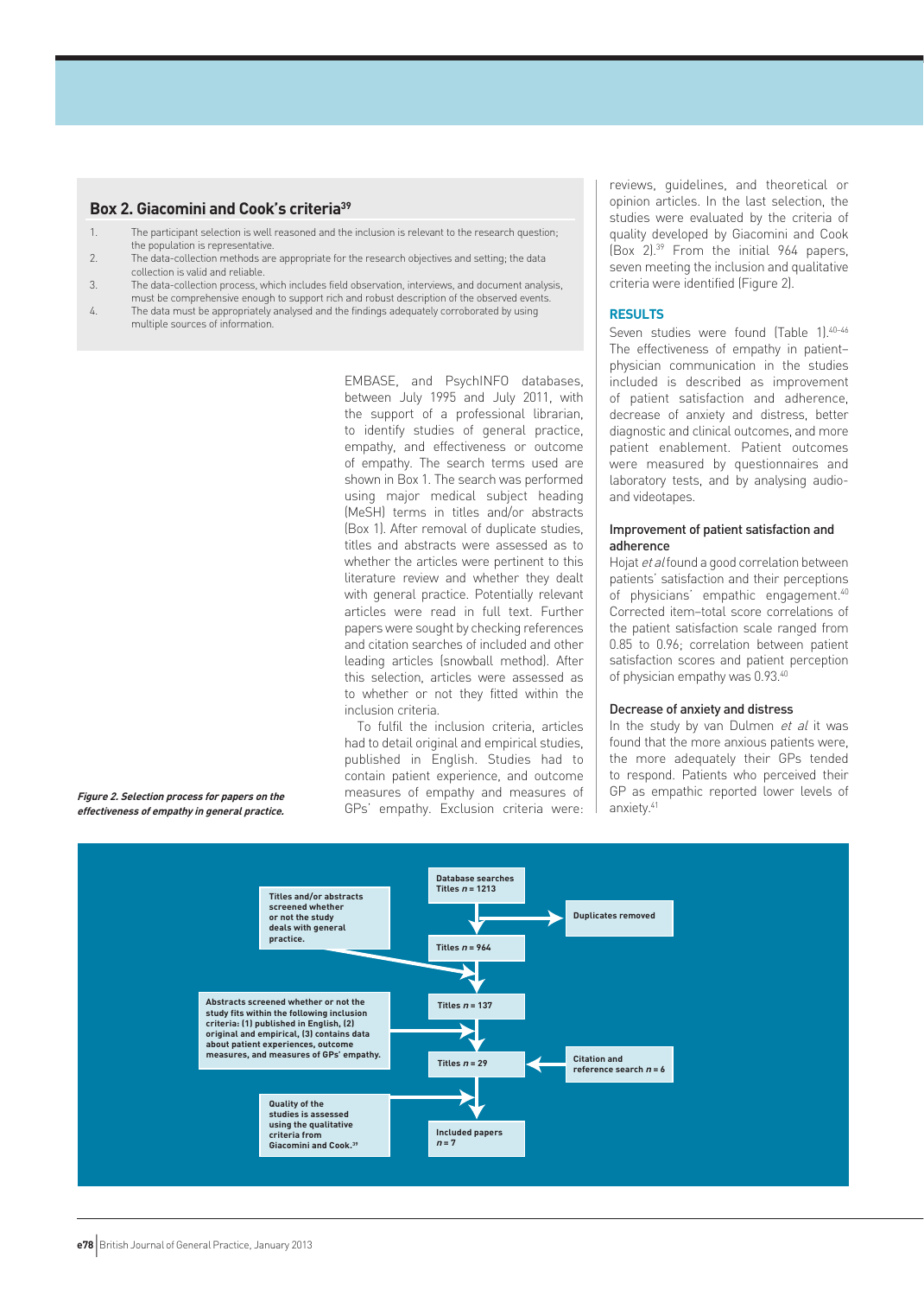|                                           |                |                                | Table 1. Summary of included articles                                      |                                                                          |                                                            |                                      |                                                                                                                                                                                                                     |                                                                                                                                                                                                                                                                                                                                                                                                  |
|-------------------------------------------|----------------|--------------------------------|----------------------------------------------------------------------------|--------------------------------------------------------------------------|------------------------------------------------------------|--------------------------------------|---------------------------------------------------------------------------------------------------------------------------------------------------------------------------------------------------------------------|--------------------------------------------------------------------------------------------------------------------------------------------------------------------------------------------------------------------------------------------------------------------------------------------------------------------------------------------------------------------------------------------------|
| Author                                    | Country        | assessment<br>Quality<br>score | empathy level<br>Measure/                                                  | Design                                                                   | Method                                                     | Sample size                          | Research<br>question                                                                                                                                                                                                | findings<br>Key                                                                                                                                                                                                                                                                                                                                                                                  |
| Hojat et al,<br>$2011^{44}$               | $\mathbb{S}$   | $\sim$                         | rating/cognitive<br>JSPE/physician<br>and attitude                         | Quantitative<br>statistical<br>RCT with<br>$\overline{\omega}$<br>contro | Laboratory<br>results                                      | 891 patients/<br>$31$ GPs            | To test the hypothesis that<br>associated with positive<br>patients with diabetes.<br>clinical outcomes for<br>physician empathy is                                                                                 | empathy scores (59%) than for patients of physicians with low<br>significantly more likely to have good control of HbA1c [56%]<br>(40%). Similarly, the proportion of patients with good LDL-C<br>than were patients of physicians with low empathy scores<br>control was significantly higher for physicians with high<br>Patients of physicians with high empathy scores were<br>scores (44%). |
| Rakel et al,<br>$2011^{45}$               | $\cup$         | $\Box$                         | rating/skill and<br>CARE/patient<br>attitude                               | itative/<br>Quantii<br>RCT                                               | and laboratory<br>Questionnaire<br>results                 | 348 patients/<br>$6$ GPs             | patient-physician interaction<br>on the severity and duration<br>To evaluate the effects of<br>of the common cold.                                                                                                  | the shortest cold duration (5.89 days versus 7.00 days). The<br>The 'physician empathy perfect' group was associated with<br>amount of change of interleukin-8 and neutrophil level<br>was greater for the 'physician empathy perfect' group.                                                                                                                                                    |
| et al, 200441<br>van Dulmen               | Netherlands    | $\overline{\phantom{a}}$       | RIAS/observer<br>rating/skills                                             | itative<br>Quanti                                                        | Questionnaire<br>consultations<br>and analysis<br>of video | 698 patients/<br>142 GP <sub>S</sub> | provoked by the medical visit.<br>To examine the physicians<br>preference and perception<br>concerns in relation to the<br>and the level of anxiety<br>responses to patients'<br>patient's empathic                 | GP to be empathic. The patients who had perceived a more<br>95% of the patients reported that they have perceived their<br>empathic GP reported lower levels of anxiety.                                                                                                                                                                                                                         |
| Mercer et al,<br>$2008^{46}$              | Scotland       | 5                              | rating/skill and<br>CARE/patient<br>attitude                               | prospective<br>Qualitative/                                              | Questionnaires                                             | 323 patients/<br>5 GPs               | empathy, patient enablement<br>care consultations in an area<br>relationships between GPs'<br>deprivation in Scotland<br>of high socioeconomic<br>and patient-assessed<br>outcomes in primary<br>To investigate the | There is a direct relationship between physician empathy and<br>patient enablement.                                                                                                                                                                                                                                                                                                              |
| Hojat et al.<br>201140                    | $\mathfrak{S}$ | $\sim$                         | cognitive and<br>physician<br><b>JSPPPE</b><br>attitude<br>rating          | Qualitative/<br>RCT                                                      | Questionnaires                                             | 535 patients                         | measure patients' overall<br>satisfaction with their GP<br>To develop and examine<br>an instrument to                                                                                                               | A large correlation between the perception of physician<br>empathy and patient satisfaction.                                                                                                                                                                                                                                                                                                     |
| et al, 200643<br><b>Buszewicz</b>         | $\leq$         | $\sim$                         | relationships<br>TAR/patient<br>rating/long<br>working                     | Qualitative                                                              | interviews<br>Patient                                      | 20 patients/<br>12 GPs               | problems experience as helpful<br>presenting with psychological<br>of GP consultations patients<br>To identify which aspects<br>or unhelpful.                                                                       | Genuine interest and empathy, within a continuing relationship,<br>was highly valued both for psychological and<br>non-psychological problems.                                                                                                                                                                                                                                                   |
| Roter, 1995 <sup>42</sup><br>Levinson and | S              | $\sim$                         | RIAS/observer<br>rating/skills                                             | Qualitative                                                              | audiotapes<br>Analysis of                                  | 412 patients/<br>$29$ GPs            | of patient care and their routine<br>about the psychosocial aspects<br>communication with patients.<br>between physicians' beliefs<br>To assess the relationship                                                    | Physicians who had positive attitudes used more statements<br>less positive attitudes. The patients of these physicians offer<br>closed-ended questions than did their colleagues who had<br>more information about psychological and social issues.<br>of emotions, such as empathy, reassurance, and fewer                                                                                     |
|                                           |                |                                | density lipoprotein cholesterol. RCT = randomised controlled trial. RIAS = |                                                                          |                                                            |                                      | Roter Interaction Analysis System. TAR = Tape Assistance Recall method.                                                                                                                                             | CARE = the Consultation and Relational Empathy measure. HbA1c = pylcosylated haemoglobin. JSPE = Jeffersan Empathy. JSPPPE = Jefferson Scale of Patient Perception of Physician Empathy. LDL-C = low-                                                                                                                                                                                            |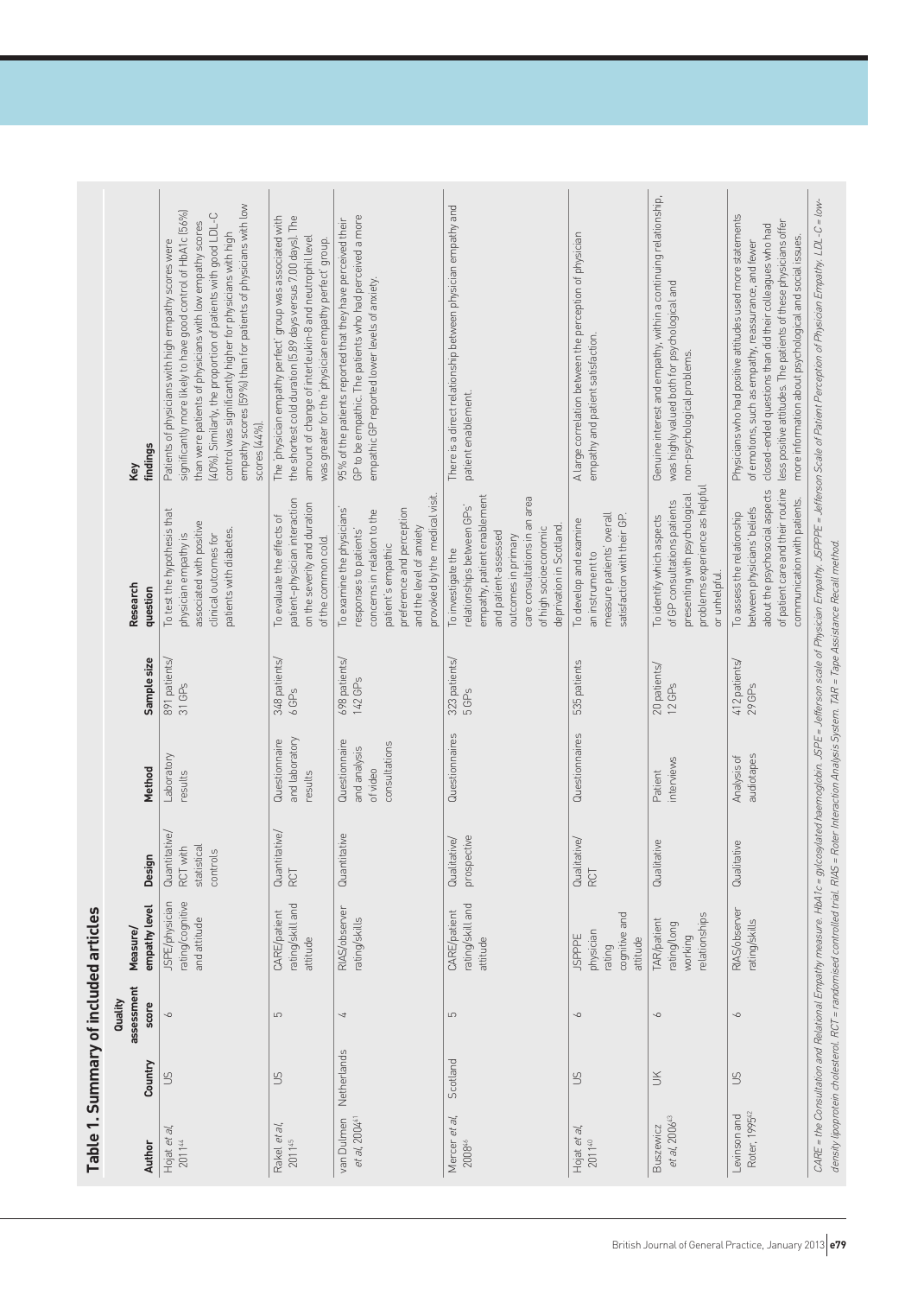#### Better diagnostics and clinical outcomes

Levinson and Roter confirm that communication between physicians and patients is associated with underlying physician attitudes.42 Specifically, physicians with positive attitudes towards psychosocial issues make more statements expressing concern and empathy. The patients of these physicians offer relatively more information about psychological and social issues. These patterns of communication are associated with improved patient satisfaction and patient outcomes.<sup>42</sup> An underlying attitude of genuine interest and empathy, within a continuing relationship, was highly valued. Patients described how the GP's attitude helped or hindered them in discussing their problems. Patients also described how the GP helped them make sense of, or resolve, their problems and supported their efforts to change.<sup>43</sup>

Hojat et al found a positive relationship between physician empathy and patients' clinical outcomes. Patients with diabetes had their glycosylated haemoglobin (HbA1c) and low-density lipoprotein (LDL) cholesterol levels checked. Both tests showed significantly better results in patients with a more empathic physician. It is suggested that more empathy in the physician–patient relationship enhances mutual understanding and trust between the physician and patient, which in turn promotes sharing without concealment, leading to a better alignment between patients' needs and treatment plans, and thus more accurate diagnosis and greater adherence<sup>44</sup>

Even the most common infectious disease on earth, a common cold, is shown to last for significantly less time and to be less severe in cases where there is good physician–patient empathy. A 'physician empathy perfect group' was associated with the shortest cold duration (5.89 days versus 7.00 days). The amount of change of interleukin-8 and neutrophil level was greater for the 'physician empathy perfect' group. Interleukin-8 and neutrophil counts were obtained from nasal wash at baseline and  $48$  hours later.<sup>45</sup>

### More patient enablement

There is a direct positive relationship between GP empathy and patient enablement, as well as between enablement and changes in main complaint and wellbeing.<sup>46</sup> Patient enablement was measured by the Patient Enablement Instrument (PEI), with questions on topics such as: ability to cope with life and illness, and patients' confidence about their

health and their ability to help themselves.<sup>46</sup>

## **DISCUSSION**

#### Summary

This review investigates the relationship between GP empathy and patient outcomes. A GP's daily practice involves many elements that are not evidence based. The existence and use of empathy in communication is one of these 'soft' elements. However, this review shows that there is empirical evidence for effects of human aspects in patient–physician interaction. There is a relationship between empathy in patient– physician communication and patient satisfaction and adherence, patients' anxiety and distress, better diagnostic and clinical outcomes, and strengthening of patients' enablement.

As mentioned in the introduction, there are different levels of empathy. Authors used different types of tests to measure these different levels, such as the Jefferson Scale of Patient Perceptions of Physician Empathy (JSPPPE), a self-report measuring scale for cognitive and attitude factors; the Consultation and Relational Empathy Measure (CARE), a patient rating system that measures physicians' communication skills and attitudes; the Roter Interaction Analysis System (RIAS), an observer rating system that measures empathy skills; and the Tape Assisted Recall method (TAR), which measures the development of a long working relationship.47

### Strengths and limitations

A previous review by Beck et al mentioned that actual empirical data were relatively scarce.48 With the inclusion criteria used in this review, seven articles were found with a bearing on general practice.

This study has a potential cultural bias in interpreting and judging phenomena by standards inherent to European culture. General practice in Europe is most commonly delivered by GPs. In the US, primary care includes both general internists and paediatricians, as well as GPs.

A possible limitation of this review is the underexposure of 'the danger of empathy', such as a physician losing their professional distance, which, in certain situations, might make empathy a less desirable aspect of patient–physician communication.16,49

In focusing on empathy, the effects of contextual factors on specific health outcomes are possibly underexposed, such as intrinsic and/or extrinsic factors, healthcare setting, access to care, GP's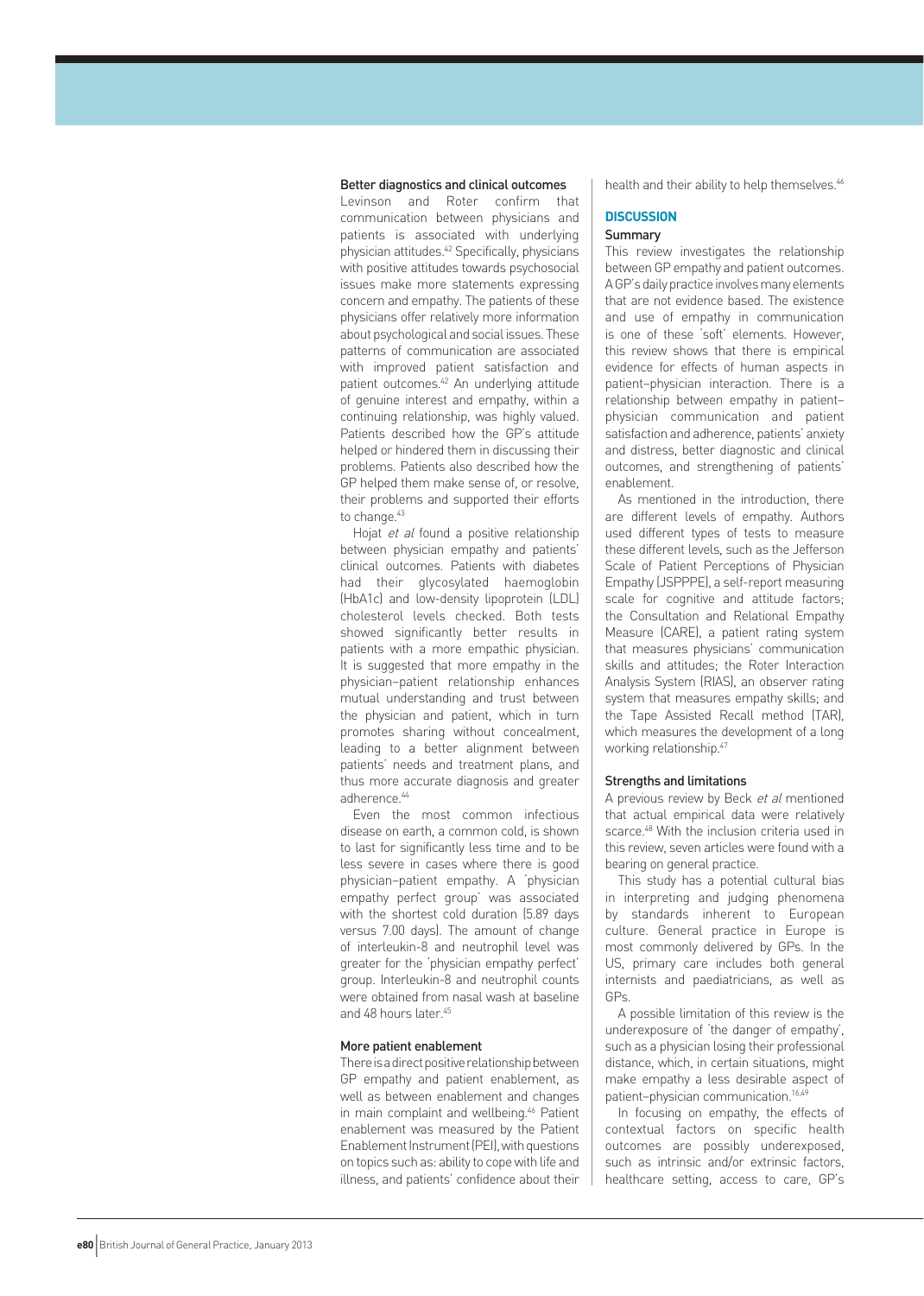workload or pressure, and sociocultural factors.<sup>50</sup>

General limitations of this review are that only articles written in English are included. Furthermore, the existing measures of empathy have been taken as presented in the literature; no critical reflection of the validity of these measures has taken place.

#### Comparison with existing literature

The results of the studies seem to be supported by other authors. For patient satisfaction and adherence, Neumann et  $al^{21}$  Kim et al,<sup>51</sup> and Lelorain et al<sup>52</sup> confirm the data; they found links between physician empathy and patient satisfaction, in various clinical settings. Mercer et al have shown that patients view quality of consultation in general practice as related to both the GP's competence and the GP's empathic care.<sup>53</sup> Further, Neumann et al arque that affectiveoriented effects of empathy are related to more satisfaction, adherence, and trust.<sup>16</sup> Indirectly, patients who are more satisfied with the care received exercise greater adherence to agreed and recommended treatment regimens and courses of action.3

In relation to decrease of anxiety and distress, in experimental research in which a GP was trained in special communication styles, Verheul et al found that combining a warm and empathic communication style with raising positive expectations leads to positive effects on the patient's anxiety.12

In relation to better diagnostics and clinical outcomes, authors have shown that empathic communication achieves the effect that patients talk more about their symptoms and concerns, enabling the physician to collect more detailed medical and psychosocial information. This leads to more accurate medical and psychosocial perception and ultimately to more accurate diagnosis and treatment regimens.13,22 Neumann et al based their 'effect model of empathic communication in the clinical encounter' on this evidence.16 It has also been mentioned that patients' overall satisfaction with healthcare services, adherence to medical regimens, comprehension, and perception of a good personal relationship are positively related with interpersonal communication between the patient and care provider and are particularly related to the physician's empathic behaviour.<sup>24,48,51,54-57</sup> However, physician-perceived stress has also been shown to correlate negatively with enablement.<sup>57</sup>

### Implications for practice and research

Empathy is a familiar term in the helping and caring literature. In 2008, the World

Health Organization (WHO) reaffirmed the importance of primary health care with its report Primary Health Care Now More Than Ever. 58 The key challenge was 'to put people first, since good care is about people<sup>'.58</sup> Rakel said that good medical care will continue to depend on care by concerned and compassionate family physicians who can communicate with patients, understand them, know their families, and see them as more than a case  $59$ 

Qualitative studies show that physicians link empathy to fidelity, prosocial behaviour, moral thinking, good communication, patient and professional satisfaction, good therapeutic relationships, fewer damage claims, good clinical outcomes, and building up a trusting relationship with the patient.15,24,25,60,61 In her study, Shapiro explored how primary care clinicianteachers actually attempt to convey empathy to medical students; they argued that the moral development of the GP, their basic willingness to help, their genuine interest in the other, and an emphasis on the other's feelings are basic principles for acceptance of the empathic approach to the patient.25

In GPs' views, limiting factors during consultation are: time pressure, heavy workload, a cynical view on the effectiveness of empathy, and a lack of skill.<sup>13,51,62</sup> Neumann et al have shown that patients also see time pressure and busyness on the physician's part as a limiting factor.<sup>21</sup>

Thus empathy can be seen as a part of patient–GP communication, characterised by feelings such as interest and recognition and the physician remaining objective. However, barriers exist for implementation in general practice.13,14,24,30,31,47,63,64

Another finding of this review is that some studies suggest that the degree of empathy shown by medical students declines over the course of their training.20,65,66 Empathy appears to increase during the first year of medical school, but decreases after the third year and remains low through the final year of medical school, measured using the Jefferson Scale of Physician Empathy–Student Version (JSPE-S).17,66,67 In the study by Hojat et al,<sup>66</sup> there are no sex differences. On the other hand, Quince et al discovered that among males during medical education, in both the bachelor and clinical phases, affective empathy slightly but significantly declined and cognitive empathy was unchanged. Among females, neither affective nor cognitive empathy changed.<sup>68</sup> It is ironic that there are indications that when students can finally begin doing the work they came to medical school to do (that is,

## **Funding**

The study was not funded.

## **Provenance**

Freely submitted; externally peer reviewed.

## **Competing interests**

The authors have declared no competing *interests* 

#### **Acknowledgements**

I am most grateful to E Peters, specialist librarian of the medical library, for her help with the database searches.

## **Discuss this article**

Contribute and read comments about this article on the Discussion Forum: http://www.rcgp.org.uk/bjgp-discuss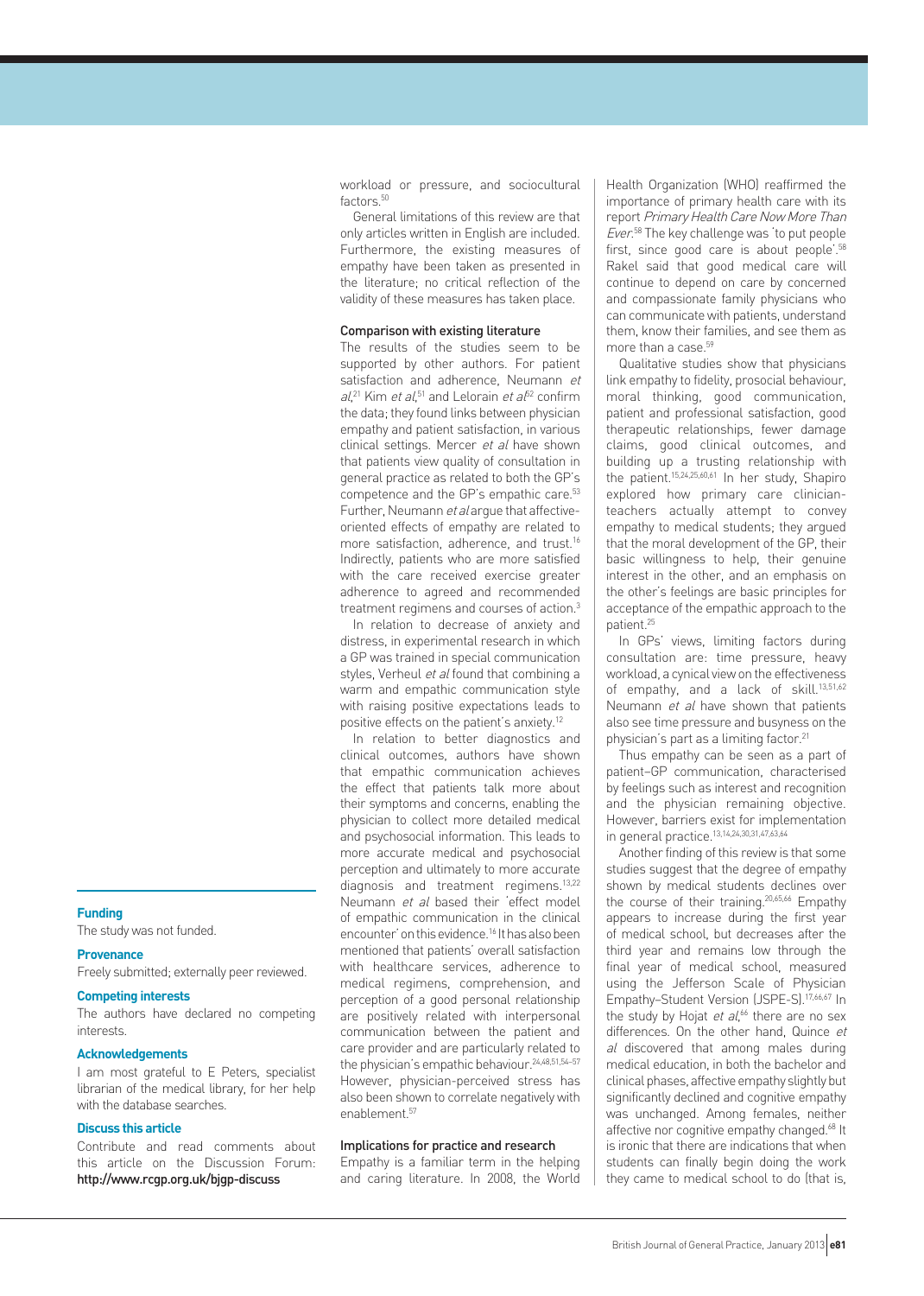taking care of patients) they seem to begin losing empathy.69 Possible explanations of the decline are: a lack of good role models and changes in general cultural and ethical views on illness, health, and portrayals of mankind. Interviews with physicians show that they think that, in current western society, it has become less a part of human nature to be interested in another person and to be affected by someone else's misery.<sup>17</sup> In their study of American college students, comparing the temporal changes between 1979 and 2009, Konrath et al showed that this development has social roots.<sup>65</sup> Considering these possible tendencies in education and the abovementioned technological changes within the healthcare system, which probably influence the patient–physician alliance negatively and could undermine empathy in these relationships, it makes sense to emphasise the results of the present review. The evidence of a correlation between empathy and clinical outcomes should be made widely known, especially among medical students and physicians. Some authors already believe empathy can be improved by targeted educational activities and they indicate opportunities to enhance empathy during education.<sup>16,17,26,38,69-71</sup>

It should be mentioned that, until now, the widely acclaimed benefits of empathy only have a small empirical base. Although a few studies of sufficiently high quality show promising results, much more research is needed to claim the effectiveness of empathy in clinical practice on evidencebased grounds. Neumann et al have already highlighted the need for an examination of the cost-effectiveness of empathy in the

light of the recent focus of policy makers and health insurers on the efficiency of health care.<sup>16</sup> It is a challenge to draw the attention of policy makers to empathy as an effective and efficient way of delivering health care. A vast majority of patients want empathic physicians, particularly, but not exclusively, in general practice.<sup>72</sup> Indirectly, authors suppose empathic behaviour improves the physician–patient relationship and causes satisfaction for the patient but also for the physician,<sup>1,13,22</sup> resulting in fewer cases of compassion fatigue or burn out.

Further research is needed on the practical use of empathy in general practice, with a focus on the effects and side effects of empathy and the expectations of patients and GPs. In this context, it is important to take account of how researchers have measured empathy. Measuring empathy is often based solely on self-reports and is therefore often remote from patients' and physicians' concrete feelings, experiences, and interpretations in practice. Only patientperceived empathy is significantly related to patient outcomes. Therefore, it appears best to use a patient-perceived empathy scale to measure physician empathy in practice.47,48,63,65,73

It is remarkable that empirical studies on physician empathy are still relatively scarce. According to the results of the studies included in this systematic review, empathy is an important factor in patient satisfaction and adherence, in decreasing patients' anxiety and distress, in better diagnostic and clinical outcomes, and in strengthening patient enablement. Thus, physician empathy seems to improve physical and psychosocial health outcomes.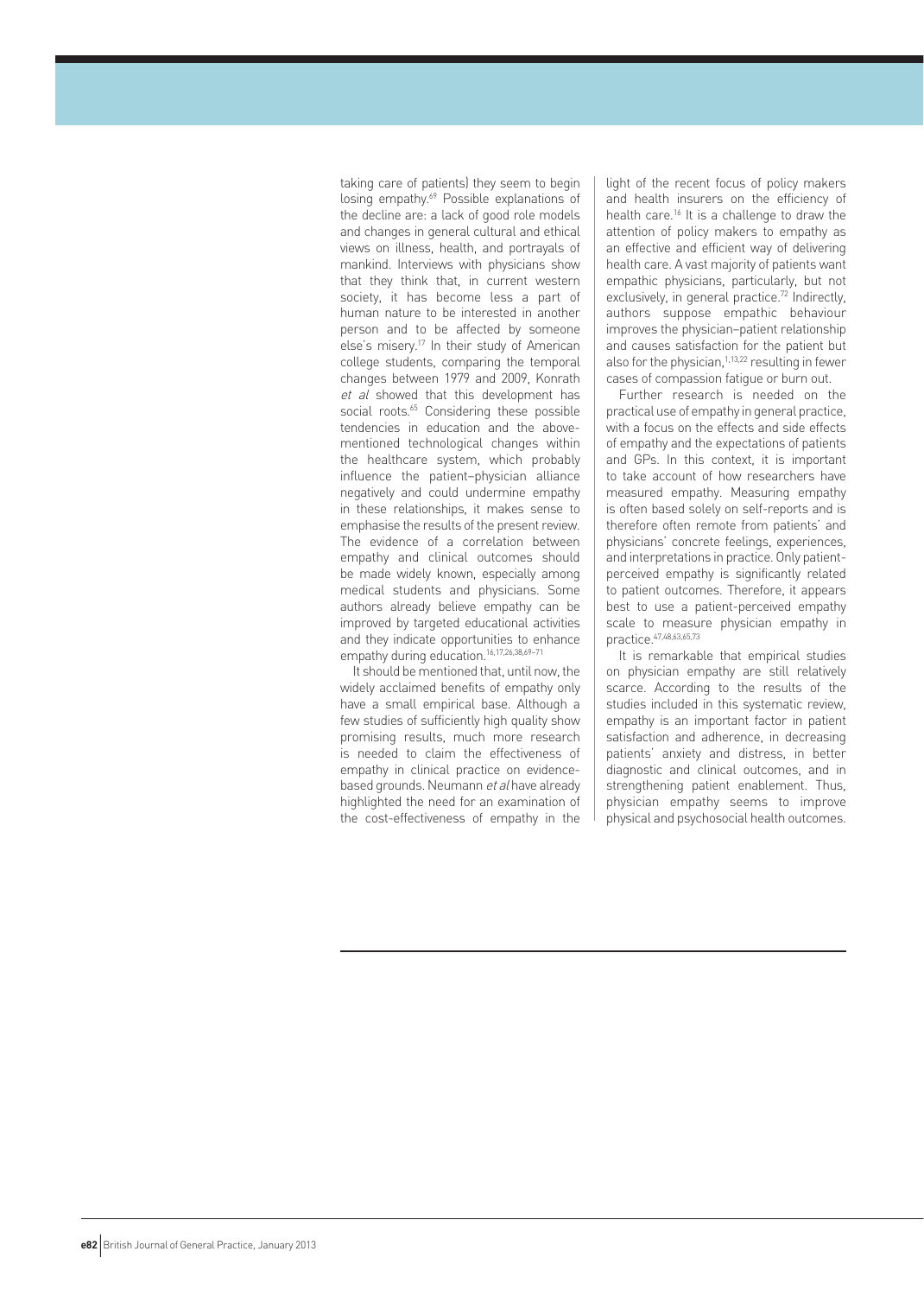# **REFERENCES**

- Mercer SW, Reynolds WJ. Empathy and quality of care. Br J Gen Pract 2002; **52(suppl):** S9–12.
- 2. Irving P, Dickson D. Empathy: towards a conceptual framework for health professionals. Int J Health Care Qual Assur Inc Leadersh Health Serv 2004; **17(4–5):** 212–220.
- 3. Stueber K (ed.). Rediscovering empathy, agency, folk psychology, and the human sciences. London: The MIT Press, 2010.
- 4. Rogers CR. On becoming a person: a therapist's view of psychotherapy. Boston, MA: Houghton Mifflin Company, 1961.
- 5. Gallese V, Fadiga L, Fogassi L, Rizzolatti G. Action recognition in the premotor cortex. Brain 1996; **119(2):** 593–609.
- 6. Rizzolatti G, Craighero L. The mirror-neuron system. Annu Rev Neurosci 2004; **27:** 169–192.
- 7. Gallese V. The roots of empathy: the shared manifold hypothesis and the neural basis of intersubjectivity. Psychopathology 2003; **36(4):** 171–180.
- 8. Kaplan JT, Iacoboni M. Getting a grip on other minds: mirror neurons, intention understanding, and cognitive empathy. Soc Neurosci 2006; **1(3–4):** 175–183.
- 9. Carr L, Iacoboni M, Dubeau MC, et al. Neural mechanisms of empathy in humans: a relay from neural systems for imitation to limbic areas. Proc Natl Acad Sci U S A 2003; **100(9):** 5497–5502.
- 10. Singer T, Seymour B, O'Doherty JP, et al. Empathic neural responses are modulated by the perceived fairness of others. Nature 2006; **439(7075):** 466–469.
- 11. Bastiaansen JA, Thioux M, Keysers C. Evidence for mirror systems in emotions. Philos Trans R Soc Lond B Biol Sci 2009; **364(1528):** 2391–2404.
- 12. Verheul W, Sanders A, Bensing J. The effects of physicians' affect-oriented communication style and raising expectations on analogue patients' anxiety, affect and expectancies. Patient Educ Couns 2010; **80(3):** 300–306.
- 13. Larson EB, Yao X. Clinical empathy as emotional labor in the patient–physician relationship. JAMA 2005; **293(9):** 1100–1106.
- 14. Benbassat J, Baumal R. What is empathy, and how can it be promoted during clinical clerkships? Acad Med 2004; **79(9):** 832–839.
- 15. Norfolk T, Birdi K, Walsh D. The role of empathy in establishing rapport in the consultation: a new model. Med Educ 2007; **41(7):** 690–697.
- 16. Neumann M, Bensing J, Mercer S, et al. Analyzing the 'nature' and 'specific effectiveness' of clinical empathy: a theoretical overview and contribution towards a theory-based research agenda. Patient Educ Couns 2009; **74(3):**  339–346.
- 17. Shapiro J. Walking a mile in their patients' shoes: empathy and othering in medical students' education. Philos Ethics Humanit Med 2008; **3:** 10.
- 18. Halpern J. What is clinical empathy? J Gen Intern Med 2003; **18(8):** 670–674.
- 19. Ong LM, de Haes JC, Hoos AM, Lammes FB. Doctor–patient communication: a review of the literature. Soc Sci Med 1995; **40(7):** 903–918.
- 20. Spiro H. Commentary: the practice of empathy. Acad Med 2009; **84(9):** 1177– 1179.
- 21. Neumann M, Wirtz M, Bollschweiler E, et al. Determinants and patient-reported long-term outcomes of physician empathy in oncology: a structural equation modelling approach. Patient Educ Couns 2007; **69(1–3):** 63–75.
- 22. Coulehan JL, Platt FW, Egener B, et al. 'Let me see if I have this right ...': words that help build empathy. Ann Intern Med 2001; **135(3):** 221–227.
- 23. Reynolds WJ, Scott B. Empathy: a crucial component of the helping relationship. J Psychiatr Ment Health Nurs 1999; **6(5):** 363–370.
- 24. Hojat M, Gonnella JS, Nasca TJ, et al. Physician empathy: definition, components, measurement, and relationship to gender and specialty. Am J Psychiatry 2002; **159(9):** 1563–1569.
- 25. Shapiro J. How do physicians teach empathy in the primary care setting? Acad Med 2002; **77(4):** 323–328.
- 26. Suchman AL, Markakis K, Beckman HB, Frankel R. A model of empathic communication in the medical interview. JAMA 1997; **277(8):** 678–682.
- 27. Noddings N. Complexity in caring and empathy. Abstracta 2010; **Special issue 5:**  6–12.
- 28. Carse A. The moral contours of empathy. Ethical Theory Moral Pract 2005: **8(1–2):** 169–195.
- 29. Duyndam J. Levinas en het gelaat. 'Ik ben vrij omadat ik verantwoord elijk ben'. [in Dutch] http:// www.duyndam.demon.nl/gelaat.pdf (accessed 19 November 2012).
- 30. Lussier MT, Richard C. Communication tips. Feeling understood: expression of empathy during medical consultations. Can Fam Physician 2007; **53(4):** 640–641.
- 31. Lussier MT, Richard C. Communication tips. Reflecting back: empathic process. Can Fam Physician 2007; **53(5):** 827–828.
- 32. Charon R. The patient–physician relationship. Narrative medicine: a model for empathy, reflection, profession, and trust. JAMA 2001; **286(15):** 1897–1902.
- 33. Lumma-Sellenthin A. Talking with patients and peers: medical students' difficulties with learning communication skills. Med Teach 2009; **31(6):** 528–534.
- 34. Reynolds WJ, Scott B. Do nurses and other professional helpers normally display much empathy? J Adv Nurs 2000; **31(1):** 226–234.
- 35. Vedsted P, Heje HN. Association between patients' recommendation of their GP and their evaluation of the GP. Scand J Prim Health Care 2008; **26(4):** 228–234.
- 36. Kenny DA, Veldhuijzen W, Weijden T, et al. Interpersonal perception in the context of doctor-patient relationships: a dyadic analysis of doctor–patient communication. Soc Sci Med 2010; **70(5):** 763–768.
- 37. Back AL, Arnold RM, Baile WF, et al. When praise is worth considering in a difficult conversation. Lancet 2010; **376(9744):** 866–867.
- 38. Graham JR. Francis Peabody revisited: The care of the patient, 1983. Psychosomatics 1983; **24(9):** 779–783.
- 39. Giacomini MK, Cook DJ. Users' guides to the medical literature: XXIII. Qualitative research in health care A. Are the results of the study valid? Evidence-Based Medicine Working Group. JAMA 2000; **284(3):** 357–362.
- 40. Hojat M, Louis DZ, Maxwell K, et al. A brief instrument to measure patients' overall satisfaction with primary care physicians. Fam Med 2011; **43(6):** 412–417.
- 41. van Dulmen S, van den Brink-Muinen A. Patients' preferences and experiences in handling emotions: a study on communication sequences in primary care medical visits. Patient Educ Couns 2004; **55(1):** 149–152.
- Levinson W, Roter D. Physicians' psychosocial beliefs correlate with their patient communication skills. J Gen Intern Med 1995; **10(7):** 375–379.
- 43. Buszewicz M, Pistrang N, Barker C, et al. Patients' experiences of GP consultations for psychological problems: a qualitative study. Br J Gen Pract 2006; **56(528):** 496–503.
- 44. Hojat M, Louis DZ, Markham FW, et al. Physicians' empathy and clinical outcomes for diabetic patients. Acad Med 2011; **86(3):** 359–364.
- 45. Rakel D, Barrett B, Zhang Z, et al. Perception of empathy in the therapeutic encounter: Effects on the common cold. Patient Educ Couns 2011; **85(3):**  390–397.
- 46. Mercer SW, Neumann M, Wirtz M, et al. General practitioner empathy, patient enablement, and patient-reported outcomes in primary care in an area of high socio-economic deprivation in Scotland — a pilot prospective study using structural equation modeling. Patient Educ Couns 2008; **73(2):** 240–245.
- 47. Pedersen R. Empirical research on empathy in medicine a critical review. Patient Educ Couns 2009; **76(3):** 307–322.
- 48. Beck RS, Daughtridge R, Sloane PD. Physician–patient communication in the primary care office: a systematic review. J Am Board Fam Pract 2002; **15(1):**  25–38.
- 49. Landau R (ed.). Selective empathy. New Haven: Yale University Press, 1993.
- 50. Street RL, Jr, Makoul G, Arora NK, Epstein RM. How does communication heal? Pathways linking clinician–patient communication to health outcomes. Patient Educ Couns 2009; **74(3):** 295–301.
- 51. Kim SS, Kaplowitz S, Johnston MV. The effects of physician empathy on patient satisfaction and compliance. Eval Health Prof 2004; **27(3):** 237–251.
- 52. Lelorain S, Brédart A, Dolbeault S, Sultan S. A systematic review of the associations between empathy measures and patient outcomes in cancer care. Psycho-Oncology 2012; **10:** 1–10.
- 53. Mercer SW, Cawston PG, Bikker AP. Quality in general practice consultations; a qualitative study of the views of patients living in an area of high socio-economic deprivation in Scotland. BMC Fam Pract 2007; **8:** 22.
- van Dulmen, AM, Bensing, JM. Health promoting effects of the physician-patient enconter. Psych Health and Med 2002; 3: 289–299.
- 55. Di Blasi Z, Harkness E, Ernst E, et al. Influence of context effects on health outcomes: a systematic review. Lancet 2001; **357(9258):** 757–762.
- 56. Mercer SW, Watt GC, Reilly D. Empathy is important for enablement. BMJ 2001; **322(7290):** 865.
- 57. Howie JG, Heaney D, Maxwell M. Quality, core values and the general practice consultation: issues of definition, measurement and delivery. Fam Pract 2004; **21(4):** 458–468.